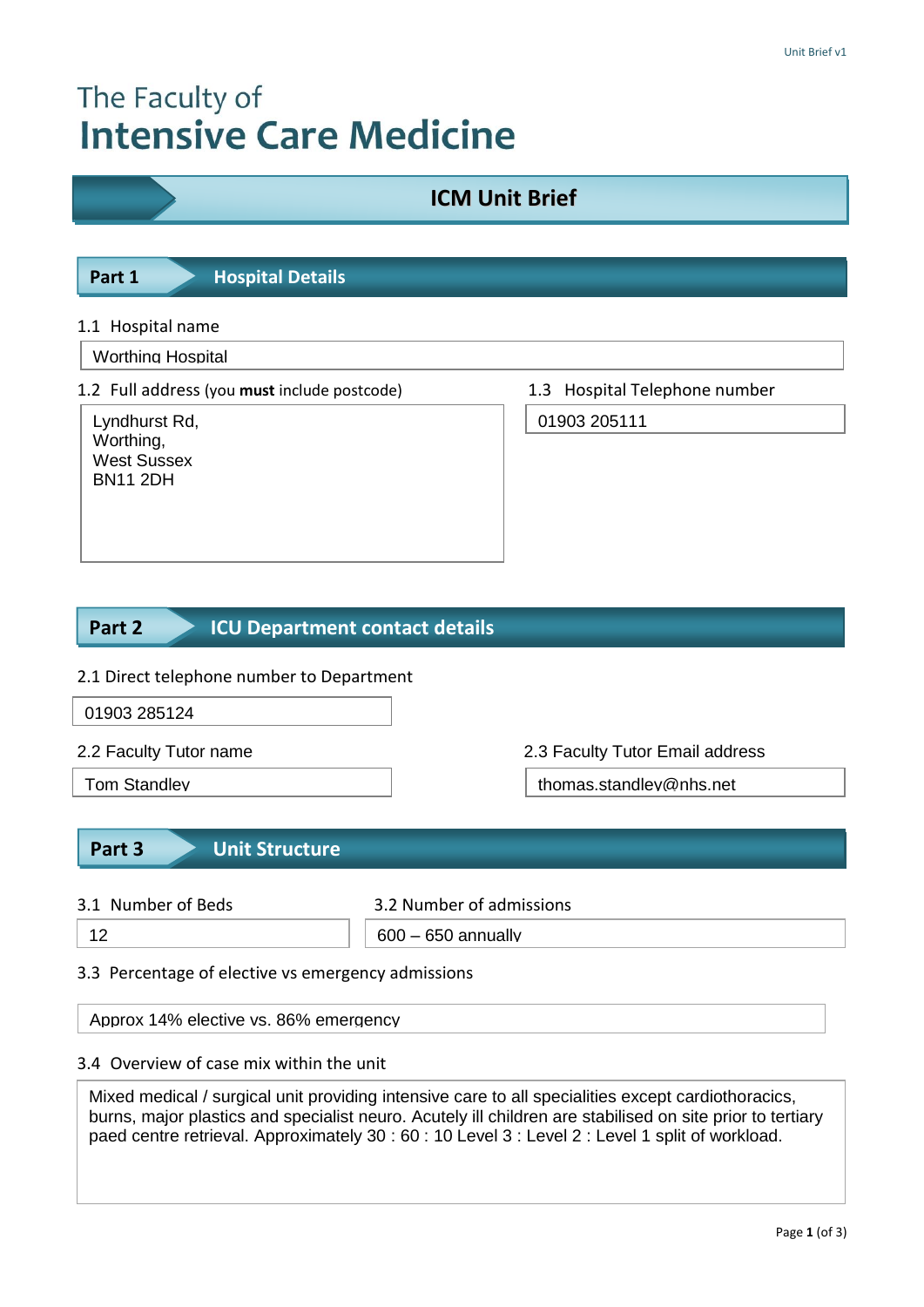#### 3.5 Names of Consultants, roles and areas of interest

| Name                | Role (eg clinical lead,<br>consultant) |                                                        |
|---------------------|----------------------------------------|--------------------------------------------------------|
| Dr Patrick Carr     | Consultant (Renal / ICM)               | Medical Examiner / Renal<br><b>Replacement Therapy</b> |
| Dr James Hayward    | Consultant (Anaesthetics / ICM)        | <b>Chief Clinical Information</b><br>Officer, Teaching |
| Dr David Helm       | Consultant (Anaesthetics / ICM)        | <b>RCoA College Tutor</b>                              |
| Dr Luke Hodgson     | Consultant (Respiratory / ICM)         | Research                                               |
| Dr James Nicholson  | Consultant & Clinical Lead             | <b>Clinical Director</b>                               |
| Dr Tom Pratt        | Consultant (Anaesthetics / ICM)        | M&M, Unit Development                                  |
| Dr Colin Spring     | Consultant (Anaesthetics / ICM)        | Management (Chief of Surgery)                          |
| Dr Tom Standley     | Consultant (Anaesthetics / ICM)        | <b>FICM Tutor</b>                                      |
| Dr Patrick Thorburn | Consultant (Anaesthetics / ICM)        | <b>FICE</b>                                            |

3.6 Details of research projects being undertaken within the unit

Centre for RECOVERY, GenOMICC and UK ROXTrials.

Local research into renal biomarkers and clinical predictive indexes.

#### 3.7 How is the unit staffed

ICM Consultant cover 24/7, 365 days a year (twice daily ward rounds, on-call rota for unit alone). ICM trainees (Stage 1), Anaesthetic trainees (Core and Specialist levels), Intermediate Medical Trainees and Foundation Trainees all rotate through the unit. Worthing also runs a successful Medical Training Initiative (MTI) Programme for foreign Anaesthetists with trainees coming from Sri Lanka, India and Zambia many of whom have an interest in ICM.

Good retention of nursing staff.

One unit technician.

### **Part 4 Training**

### 4.1 Details of training opportunities on the unit

including follow-up clinics and Intensivist ward rounds with clinicians from a variety of backgrounds. There are opportunities for trainees to gain experience with multiple generic aspects of ICM practice (advanced airway management including percutaneous tracheostomy insertion, US guided vascular access, cardiac output monitoring (Oesophageal Doppler with Pulse Contour Analysis, USCOM), citrate haemodiafiltration, ventilator management, care bundles, daily microbiology ward rounds). Additionally, there are Preoperative (high risk) assessment clinics, a Cardio-Pulmonary Exercise Testing programme, FICE training for ICM trainees, Bronchoscopy, Outreach Team experience